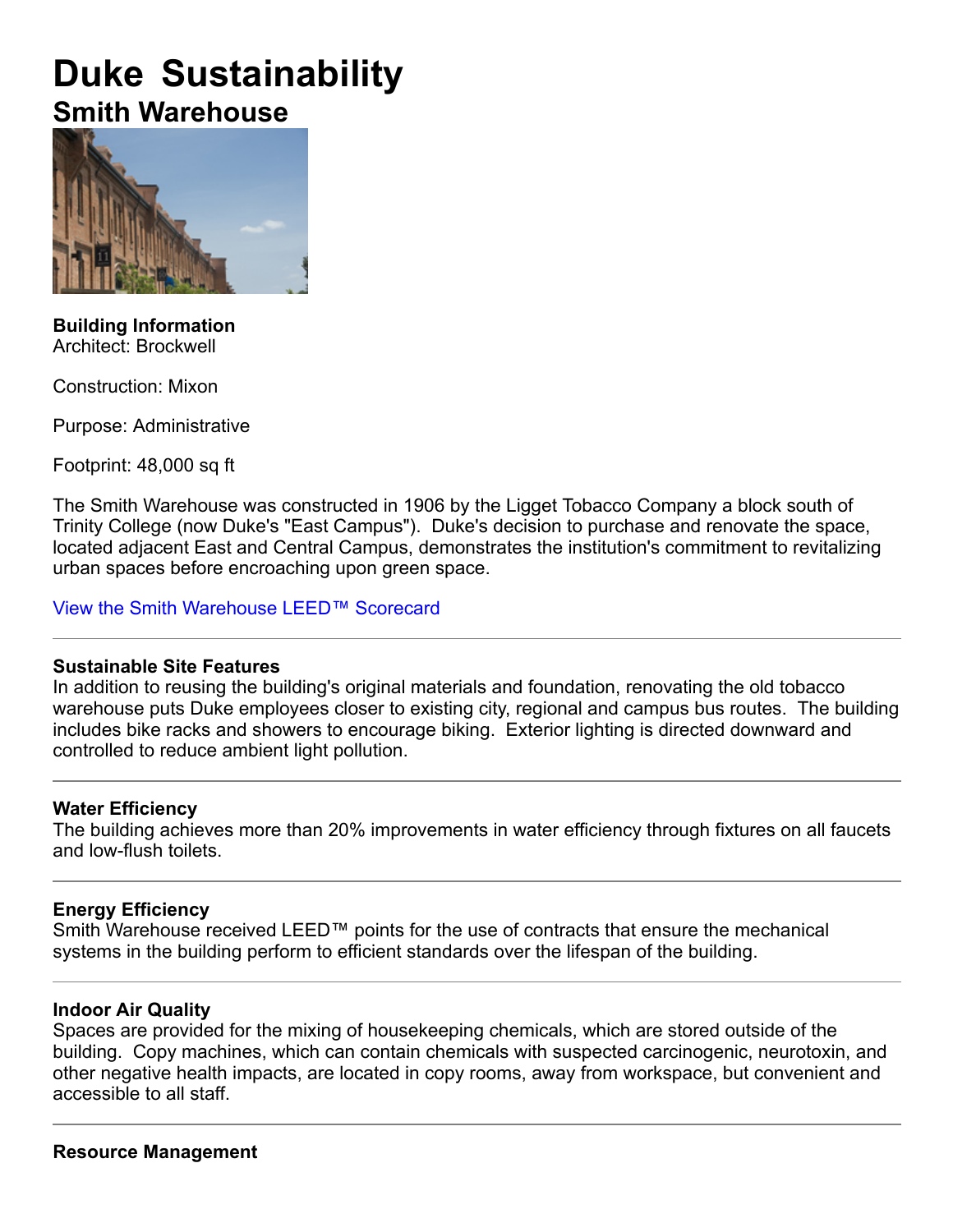The building makes extensive use of locally-sourced renewable materials, including reuse of the historic warehouse itself. Lumber used in the building is FSC certified and recycled-content materials were used throughout the building. The construction team helped to reduce waste during the renovation, setting up construction & demolition recycling areas on site.

#### **Integration of Sustainability in Design & Construction Process**

The Smith Warehouse renovation received one point in this area for having a LEED™ certified Project Manager involved throughout the design and construction process.